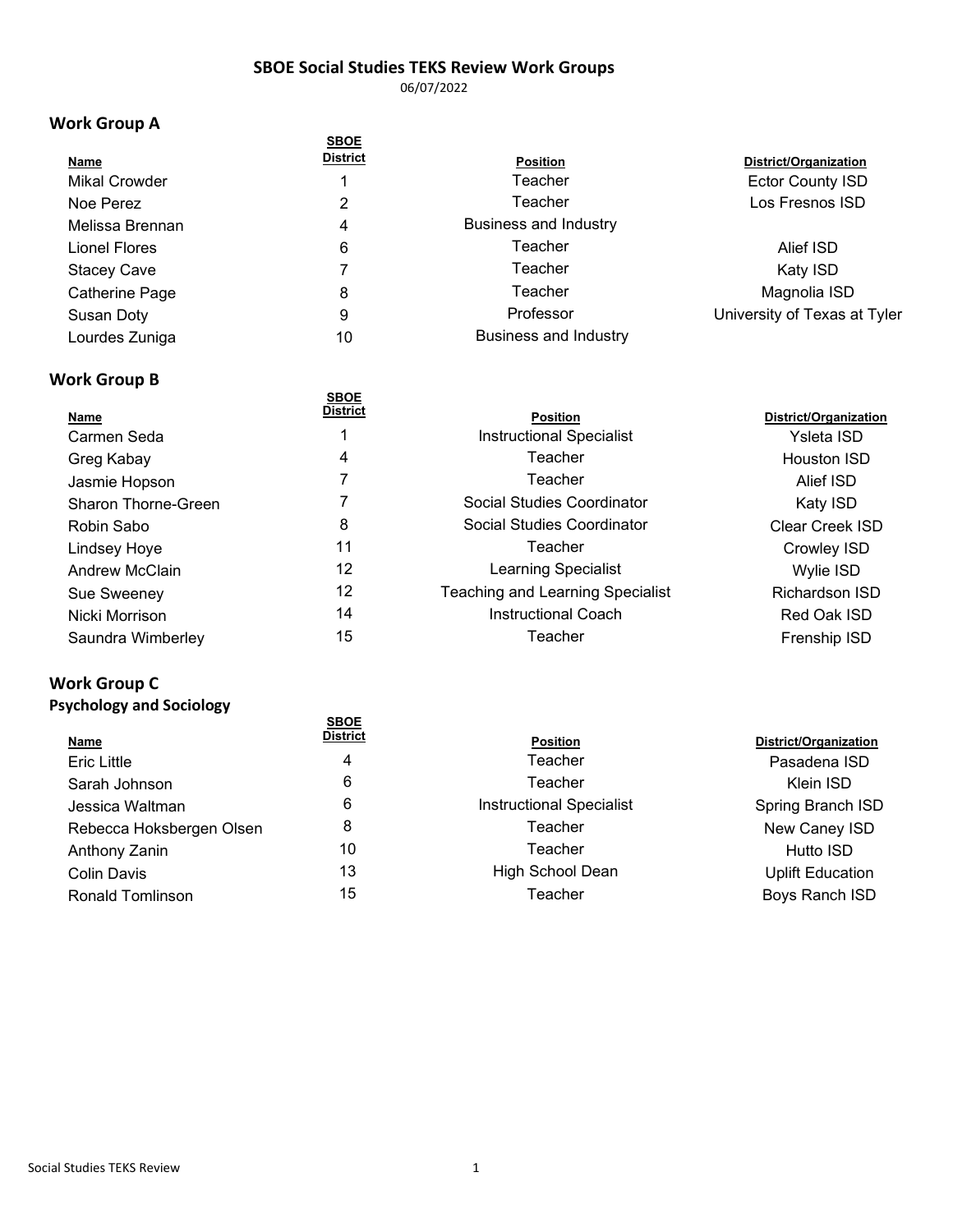06/07/2022

## **Work Group C, continued Special Topics in Social Studies**

|                        | <b>SBOE</b><br>District |                                 |                       |
|------------------------|-------------------------|---------------------------------|-----------------------|
| <b>Name</b>            |                         | <b>Position</b>                 | District/Organization |
| Mary Diaz              | 3                       | <b>Instructional Specialist</b> | San Antonio ISD       |
| Jennifer Cain          | 5                       | Teacher                         | Northside ISD         |
| Lily Trieu             | 5                       | <b>Community Member</b>         |                       |
| Barbara Evans-Chowning | 11                      | <b>Community Member</b>         |                       |
| Cathleen Cadigan       | 13                      | Teacher                         | Dallas ISD            |
| Kristie DeLuna         | 14                      | Teacher                         | Lewisville ISD        |
| Lane Sobrehad          | 15                      | Development Coordinator         | Lubbock ISD           |

#### **US Government**

| <b>Name</b>                | <b>SBOE</b><br><b>District</b> | <b>Position</b>            | District/Organization      |
|----------------------------|--------------------------------|----------------------------|----------------------------|
| <b>Robert Carreon</b>      | 2                              | <b>Community Member</b>    |                            |
| Paul Nagel                 | 6                              | Teacher                    | Hempstead ISD              |
| <b>Sharon Thorne-Green</b> |                                | Social Studies Coordinator | Katy ISD                   |
| Bobbi Kelly-Rodriguez      | 8                              | Social Studies Coordinator | <b>College Station ISD</b> |
| Carolyn Williams           | 9                              | Teacher                    | Gilmer ISD                 |
| Cathy Williams             | 11                             | Teacher                    | Aledo ISD                  |
| John Hatch                 | 12                             | Social Studies Coordinator | Garland ISD                |
| <b>Andrew Daub</b>         | 14                             | Teacher                    | Prosper ISD                |
|                            |                                |                            |                            |

#### **US History**

| ,, , ,,, , , ,                    |                                |                                    |                                      |
|-----------------------------------|--------------------------------|------------------------------------|--------------------------------------|
| Name                              | <b>SBOE</b><br><b>District</b> | <b>Position</b>                    | District/Organization                |
| Shona Lewis                       |                                | Teacher                            | <b>Ector County CISD</b>             |
| <b>Marisol Rodriguez-Portales</b> | 2                              | Teacher                            | Edinburg CISD                        |
| Michael Boucher                   | 3                              | Associate Professor                | Texas A&M University-<br>San Antonio |
| Adelia Guerrero                   | 3                              | Social Studies Strategist          | Rio Grande City CISD                 |
| Dawn Brimhall                     | 4                              | Teacher                            | Aldine ISD                           |
| Magdalena Mata                    | 5                              | Teacher                            | Boerne ISD                           |
| LaTonya Amboree                   | 6                              | <b>Senior Education Specialist</b> | ESC Region 4                         |
| <b>Matthew Campbell</b>           | 8                              | Social Studies Curriculum Coach    | <b>Cypress Fairbanks ISD</b>         |
| Summer Hayward                    | 9                              | Teacher                            | <b>Cross Roads ISD</b>               |
| Jacquetta Thayer                  | 10                             | Social Studies Content Coach       | <b>IDEA Public Schools</b>           |
| Heidi Boles                       | 11                             | Teacher                            | <b>Brock ISD</b>                     |
| April Adams                       | 12                             | Teacher                            | Frisco ISD                           |
| DeKeila Smith Granville           | 13                             | Teacher                            | Duncanville ISD                      |
| <b>Tony Talbert</b>               | 14                             | <b>Professor of Social Studies</b> | <b>Baylor University</b>             |
| Rachel Huseman                    | 15                             | Teacher                            | Canyon ISD                           |
|                                   |                                |                                    |                                      |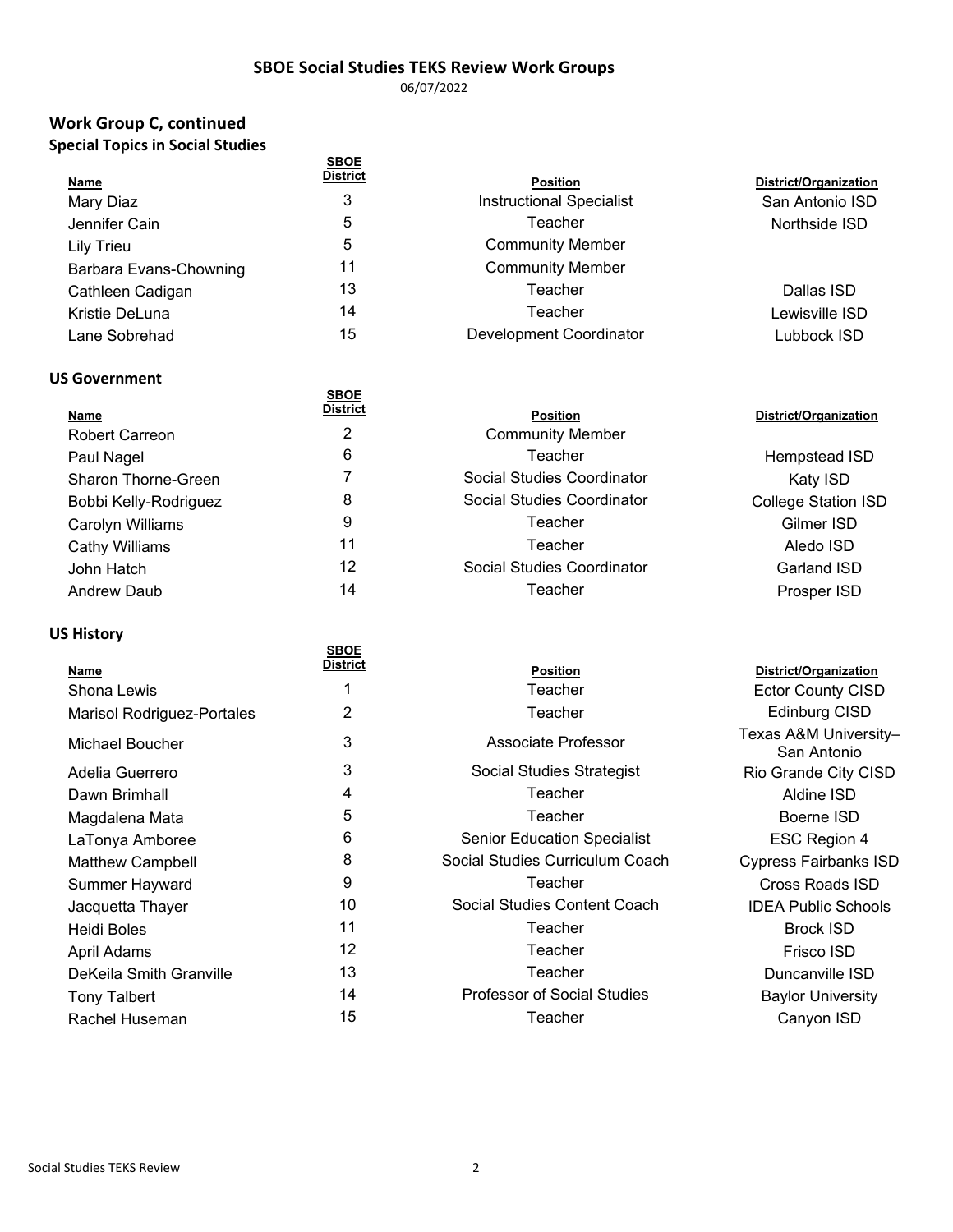06/07/2022

## **Work Group C, continued World Geography**

|                   | <b>SBOE</b>     |                                         |                          |
|-------------------|-----------------|-----------------------------------------|--------------------------|
| <b>Name</b>       | <b>District</b> | <b>Position</b>                         | District/Organization    |
| Jennifer Olmeda   | 3               | Teacher                                 | <b>Edinburg CISD</b>     |
| Marisa De La Rosa | 5               | Teacher                                 | Del Valle ISD            |
| Julian Jones      | 10              | Teacher                                 | Round Rock ISD           |
| Ryan Higgins      | 11              | Teacher                                 | Hurst-Euless-Bedford ISD |
| Sue Sweeney       | 12              | <b>Teaching and Learning Specialist</b> | Richardson ISD           |
| Jeremiah Rush     | 12              | Social Studies Coordinator              | Frisco ISD               |
| Erika Lowery      | 14              | Social Studies Coordinator              | Denton ISD               |
| Mykel McLaughlin  | 15              | Teacher                                 | Lubbock ISD              |
|                   |                 |                                         |                          |

#### **World History**

| <b>Name</b>               | <b>SBOE</b><br><b>District</b> | <b>Position</b>            | District/Organization        |
|---------------------------|--------------------------------|----------------------------|------------------------------|
| Amy Holzman               |                                | Teacher                    | Ysleta ISD                   |
| Darrell Hooker            | 4                              | Dean of Instruction        | <b>KIPP Texas</b>            |
| <b>Robert Cheshire</b>    | 5                              | Social Studies Coordinator | Hays CISD                    |
| Paula Martinson           | 6                              | Teacher                    | <b>Cypress Fairbanks ISD</b> |
| Amy Cox                   |                                | Social Studies Coordinator | <b>Barbers Hill ISD</b>      |
| <b>Christine Paterson</b> | 10                             | Teacher                    | Austin ISD                   |
| Laurie Liefer             | 12                             | Teacher                    | Plano ISD                    |
| Jennifer Sayed            | 13                             | Teacher                    | Dallas ISD                   |
|                           |                                |                            |                              |

# **Work Group D**

## **Kindergarten–Grade 2**

| Name<br>Audra Rodriguez | <b>SBOE</b><br><b>District</b><br>2 | <b>Position</b><br>Social Studies Specialist | District/Organization<br>Harlingen CISD         |
|-------------------------|-------------------------------------|----------------------------------------------|-------------------------------------------------|
| Stephanie Alvarez       | 2                                   | Professor                                    | University of Texas-Rio<br><b>Grande Valley</b> |
| Cindy Nieto-Ruiz        | 3                                   | Teacher                                      | Northside ISD                                   |
| Samba Goddard           | 4                                   | Social Studies Specialist                    | Spring ISD                                      |
| Aymie Shaw              | 6                                   | Teacher                                      | Alief ISD                                       |
| Jennifer MacGowan       | 11                                  | <b>Instructional Specialist</b>              | Arlington ISD                                   |
| <b>Christie Barrick</b> | 12                                  | <b>Instructional Coach</b>                   | Allen ISD                                       |
| Herlinda Gavilanes      | 14                                  | <b>Instructional Coach</b>                   | Denton ISD                                      |
| Brandi Ruiz             | 15                                  | Teacher                                      | Canyon ISD                                      |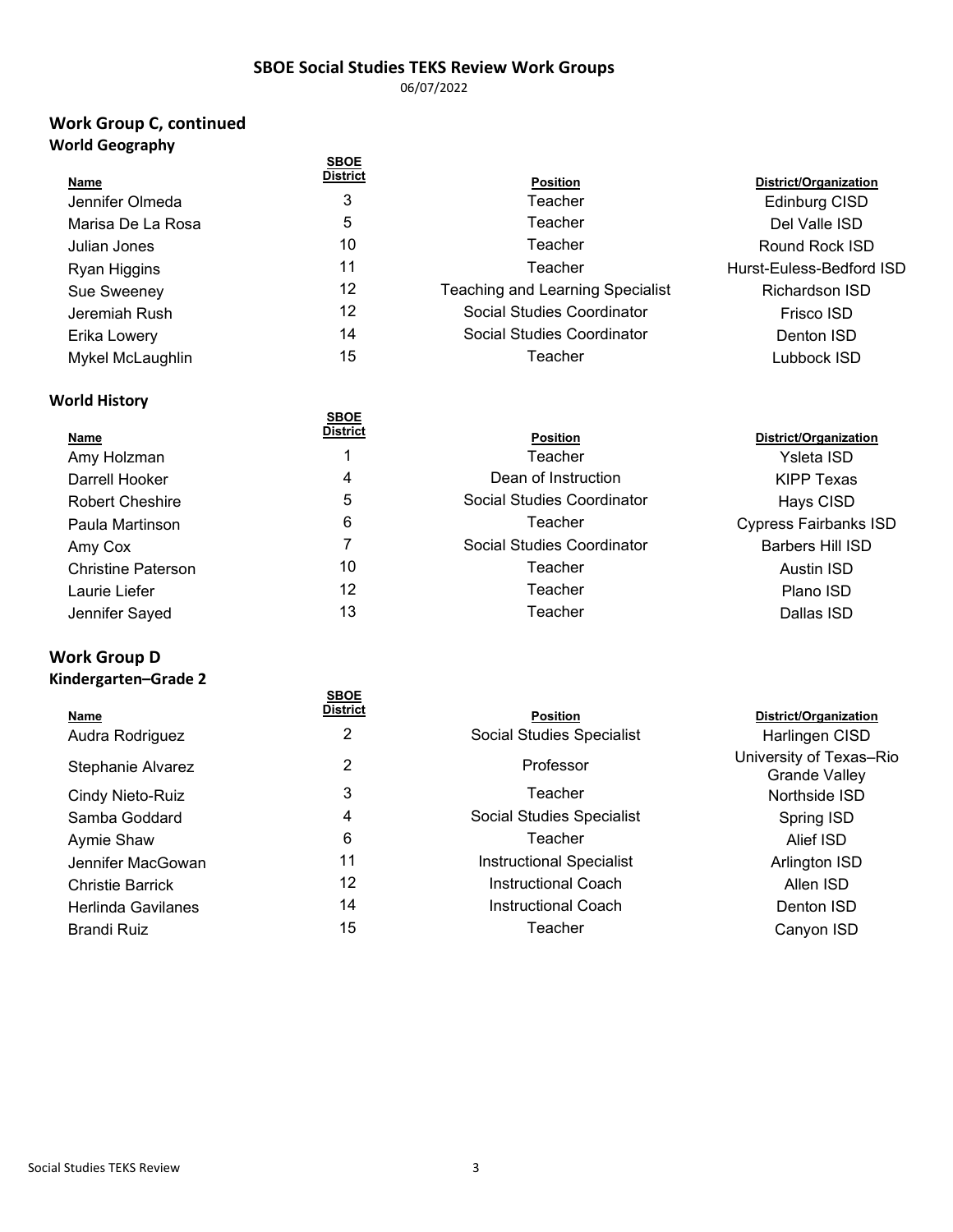06/07/2022

#### **Work Group D, continued Grades 3–5**

|                           | <b>SBOE</b>     |                                 |                                                 |
|---------------------------|-----------------|---------------------------------|-------------------------------------------------|
| Name                      | <b>District</b> | <b>Position</b>                 | District/Organization                           |
| David Fisher              | 2               | Professor                       | University of Texas-Rio<br><b>Grande Valley</b> |
| <b>Barbara Geerdes</b>    | 5               | <b>Assistant Director</b>       | North East ISD                                  |
| <b>Robert Cheshire</b>    | 5               | Social Studies Coordinator      | Hays CISD                                       |
| Alison Reed               | 6               | Social Studies Specialist       | Tomball ISD                                     |
| Jasmine Hopson            |                 | Teacher                         | Alief ISD                                       |
| Traci Jacobs              |                 | <b>Instructional Specialist</b> | Pasadena ISD                                    |
| John Wisbrock             |                 | Social Studies Coordinator      | Fort Bend ISD                                   |
| Robin Sabo                | 8               | Social Studies Coordinator      | Clear Creek ISD                                 |
| Megan Evans               | 8               | Social Studies Coordinator      | Montgomery ISD                                  |
| Patrick Leech             | 9               | Ph.D. Candidate                 | <b>Baylor University</b>                        |
| <b>Christine Paterson</b> | 10              | Teacher                         | <b>Austin ISD</b>                               |
| Linda Black               | 10              | Professor                       | <b>Texas A&amp;M University</b>                 |
| Lori Anders               | 11              | Teacher                         | <b>Birdville ISD</b>                            |
| <b>Gabriel Valdez</b>     | 11              | <b>Instructional Coach</b>      | Fort Worth ISD                                  |
| Mary Pasquale-Vick        | 14              | Social Studies Administrator    | Lewisville ISD                                  |
|                           |                 |                                 |                                                 |

#### **Grades 6–8**

|                                   | <b>SBOE</b>     |                                 |                    |
|-----------------------------------|-----------------|---------------------------------|--------------------|
| Name                              | <b>District</b> | <b>Position</b>                 | District/Organizat |
| Carmen Seda                       |                 | <b>Instructional Specialist</b> | Ysleta ISD         |
| <b>Marisol Rodriguez-Portales</b> | 2               | Teacher                         | Edinburg CIS       |
| Adelia Guerrero                   | 3               | Social Studies Strategist       | Rio Grande City (  |
| Michael Boucher                   | 3               | Professor                       | Texas A&M-San A    |
| <b>Meghan Dougherty</b>           | 5               | <b>Instructional Coach</b>      | Round Rock IS      |
| Magdalena Mata                    | 5               | Teacher                         | Boerne ISD         |
| Susan Haynes                      |                 | Social Studies Specialist       | Dickinson ISD      |
| <b>Zachary Defrancis</b>          | 7               | Teacher                         | Sabine Pass IS     |
| Stephanie Nelson                  | 8               | Social Studies Specialist       | Pasadena ISI       |
| Jada Dyson                        | 8               | Teacher                         | Conroe ISD         |
| Arianna Lister                    | 9               | <b>Humanities Specialist</b>    | Nacogdoches I      |
| Summer Hayward                    | 9               | Teacher                         | Cross Roads IS     |
| Matthew Bloom                     | 10              | Professor                       | Concordia Unive    |
| Dwalunda Alexander                | 13              | Instructional Coach             | Fort Worth ISI     |
| DeKeila Smith Granville           | 13              | Teacher                         | Duncanville IS     |
| <b>Timothy Bryant</b>             | 15              | <b>Instructional Coach</b>      | Amarillo ISD       |

| <b>Position</b>                 |  |
|---------------------------------|--|
| <b>Instructional Specialist</b> |  |
| Teacher                         |  |
| Social Studies Strategist       |  |
| Professor                       |  |
| Instructional Coach             |  |
| Teacher                         |  |
| Social Studies Specialist       |  |
| Teacher                         |  |
| Social Studies Specialist       |  |
| Teacher                         |  |
| Humanities Specialist           |  |
| Teacher                         |  |
| Professor                       |  |
| Instructional Coach             |  |
| Teacher                         |  |
| Instructional Coach             |  |

**District/Organization** Edinburg CISD Rio Grande City CISD Texas A&M–San Antonio Round Rock ISD Dickinson ISD Sabine Pass ISD Pasadena ISD Nacogdoches ISD Cross Roads ISD Concordia University Fort Worth ISD Duncanville ISD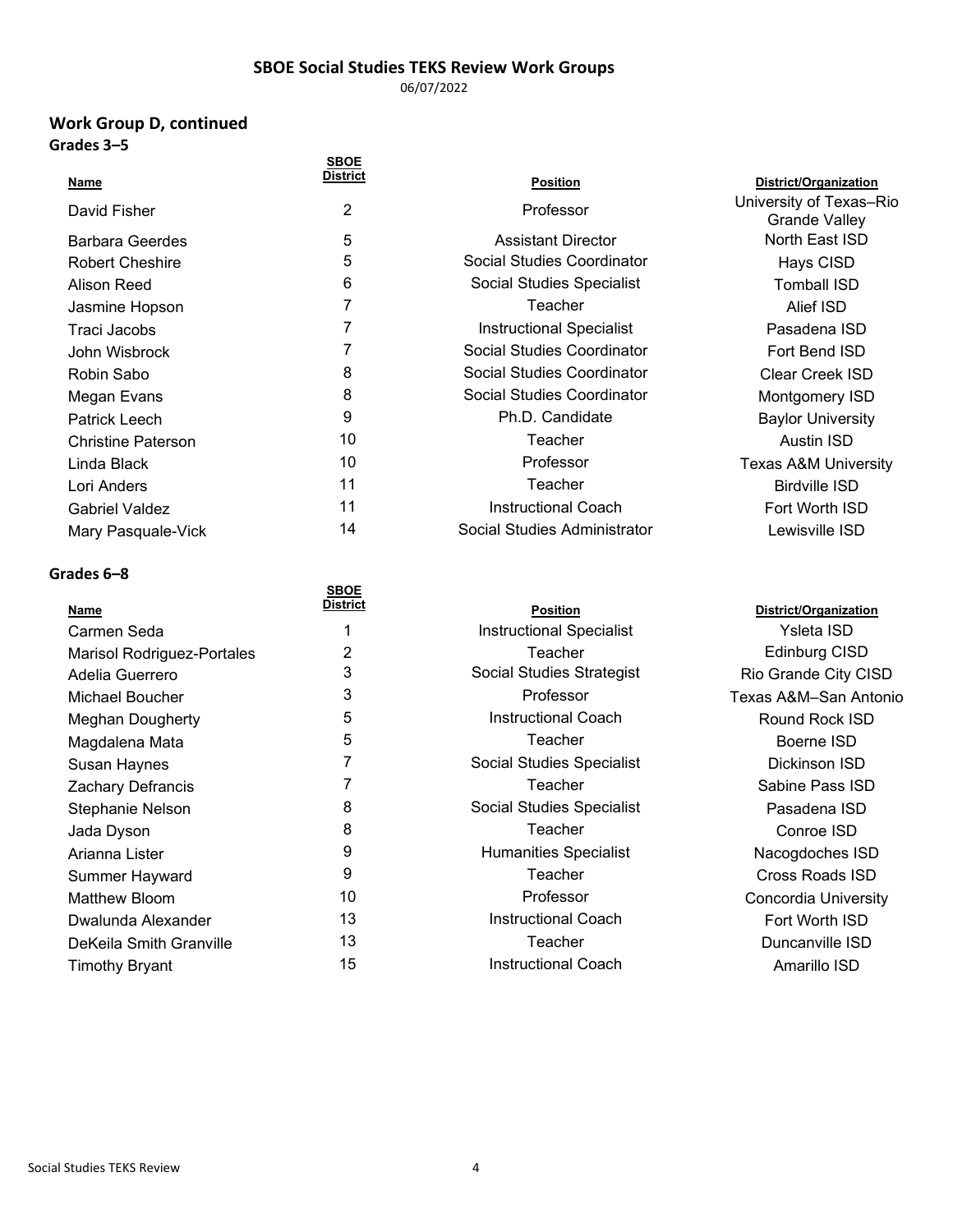06/07/2022

# **Work Group E**

|  | African American Studies |  |
|--|--------------------------|--|
|--|--------------------------|--|

| ,,,,,,,,,,,,,,,,,,,,,,,,,,,,,, |                 |                           |                               |
|--------------------------------|-----------------|---------------------------|-------------------------------|
|                                | <b>SBOE</b>     |                           |                               |
| <u>Name</u>                    | <b>District</b> | <b>Position</b>           | District/Organization         |
| Jamal Frank                    | 8               | Teacher                   | Humble ISD                    |
| Jay Carriker                   | 9               | Instructor                | <b>Wylie College</b>          |
| JaNai Rodgers                  | 10              | Teacher                   | Katy ISD                      |
| Keina Cook                     | 10              | Teacher                   | Killeen ISD                   |
| Sarah Wiseman                  | 12              | Teacher                   | Frisco ISD                    |
| Sherasa Thomas                 | 13              | <b>Education Director</b> | <b>Anti-Defamation League</b> |
| <b>Clarence Mitchell</b>       | 13              | Teacher                   | <b>Trinity Leadership</b>     |
|                                |                 |                           |                               |

#### **Asian American Studies**

| Name             | <b>SBOE</b><br><b>District</b> | <b>Position</b>         | District/Organization               |
|------------------|--------------------------------|-------------------------|-------------------------------------|
| Hongnhung Stuart | 4                              | Teacher                 | Fort Bend ISD                       |
| AbbyGail Trino   | 4                              | <b>Community Member</b> |                                     |
| Lily Trieu       | 5                              | <b>Community Member</b> |                                     |
| Abbie Grubb      |                                | Instructor              | San Jacinto College                 |
| Khirad Siddiqui  | 12                             | Ph.D. Student           | <b>New York University</b>          |
| Jian Xie         | 12                             | <b>Community Member</b> |                                     |
| Mary Purcell     | 15                             | <b>Instructor</b>       | <b>Abilene Christian University</b> |
|                  |                                |                         |                                     |

#### **Mexican American Studies**

|                         | <b>SBOE</b>     |                                       |                                       |
|-------------------------|-----------------|---------------------------------------|---------------------------------------|
| Name                    | <b>District</b> | <b>Position</b>                       | District/Organization                 |
| Iliana Gonzalez         |                 | <b>Curriculum Designer</b>            | ESC Region 19                         |
| Elias Lozano            | 2               | Coordinator                           | Edinburg CISD                         |
| Juan Carmona            | 2               | Teacher                               | Donna ISD                             |
| <b>Valerie Martinez</b> | 3               | Professor                             | Our Lady of the Lake<br>University    |
| Lilliana Saldaña        | 3               | Professor                             | University of Texas at<br>San Antonio |
| Marisa De La Rosa       | 5               | Teacher                               | Del Valle ISD                         |
| Samantha Manchac        | 6               | <b>Teacher Development Specialist</b> | Houston ISD                           |
| Raquel Saenz            | 10              | Professor                             | Southwestern University               |
| Jesus Sosa              | 12              | Teacher                               | <b>Richardson ISD</b>                 |
|                         |                 |                                       |                                       |